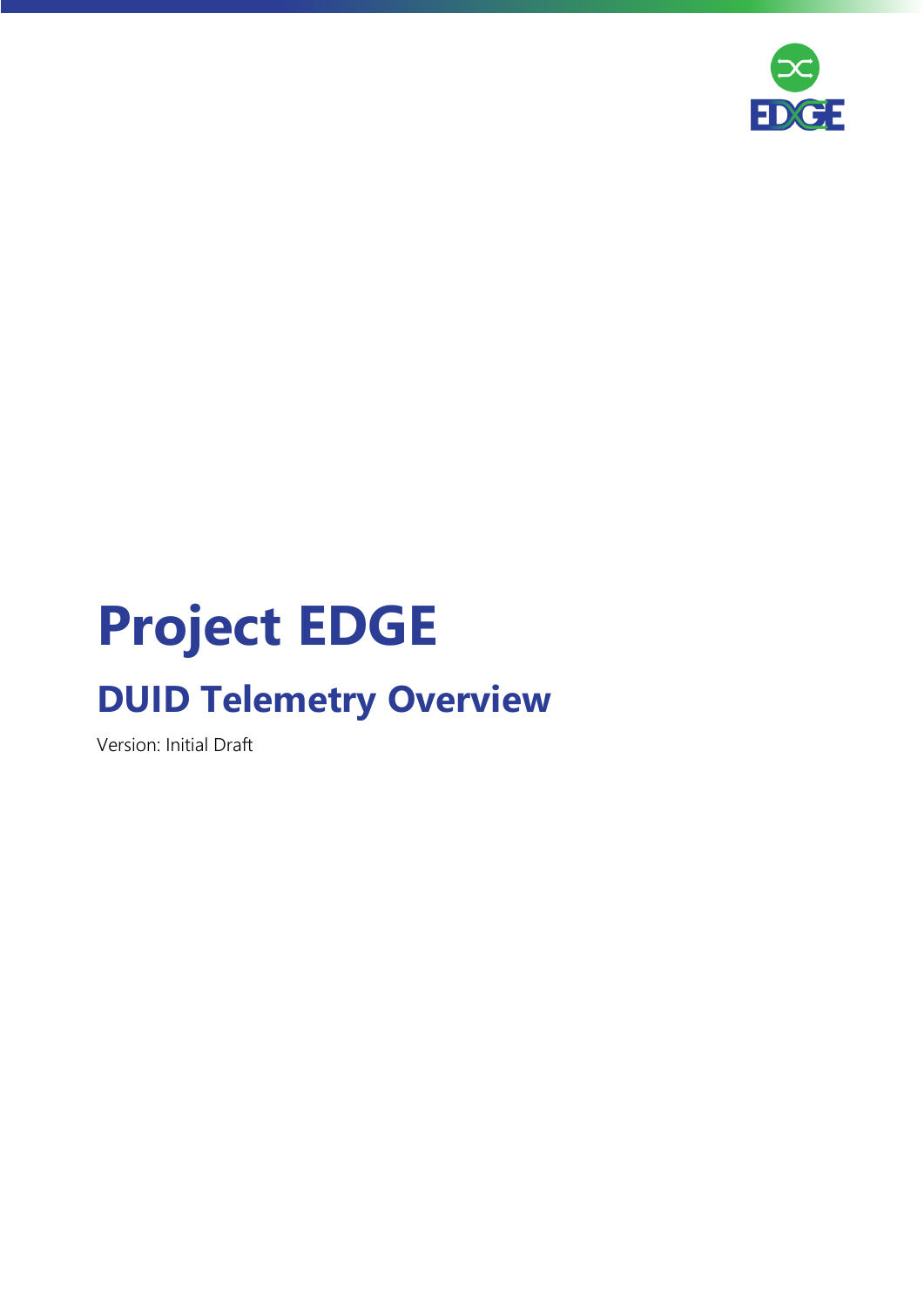## **Important notice**

#### **PURPOSE & AUDIENCE**

This document describes the overview and high-level design for DUID Telemetry data and subsequent data requirements to facilitate participation in the EDGE DER Marketplace operation and to deliver Wholesale and Local Services (to Distribution Network Service Providers (DNSPs)). The Australian Energy Market Operator (AEMO) provides this information as a service targeting business and IT staff in participant organisations.

#### **NO RELIANCE OR WARRANTY**

This document does not constitute legal or business advice, and should not be relied on as a substitute for obtaining detailed advice about the National Gas or Electricity Law, the Rules or any other applicable laws, procedures or policies. While AEMO has made every effort to ensure the quality of the information in this Guide, neither AEMO, nor any of its employees, agents and consultants make any representation or warranty as to the accuracy, reliability, completeness, currency or suitability for particular purposes of that information.

#### **LIMITATION OF LIABILITY**

To the maximum extent permitted by law, AEMO and its advisers, consultants and other contributors to this Guide (or their respective associated companies, businesses, partners, directors, officers or employees) are not liable (whether by reason of negligence or otherwise) for any errors, omissions, defects or misrepresentations in this document, or for any loss or damage suffered by persons who use or rely on the information in it.

#### **TRADEMARK NOTICES**

Microsoft, Windows and SQL Server are either registered trademarks or trademarks of Microsoft Corporation in the United States and/or other countries.

Oracle and Java are registered trademarks of Oracle and/or its affiliates.

UNIX is a registered trademark of The Open Group in the US and other countries.

© 2015 Google Inc, used with permission. Google and the Google logo are registered trademarks of Google Inc.

#### **DISTRIBUTION**

Available to the public.

#### **DOCUMENT IDENTIFICATION**

Business Custodian: New Markets Services Prepared by: Project EDGE Team Last update: Friday, 17 December 2021 12:34 PM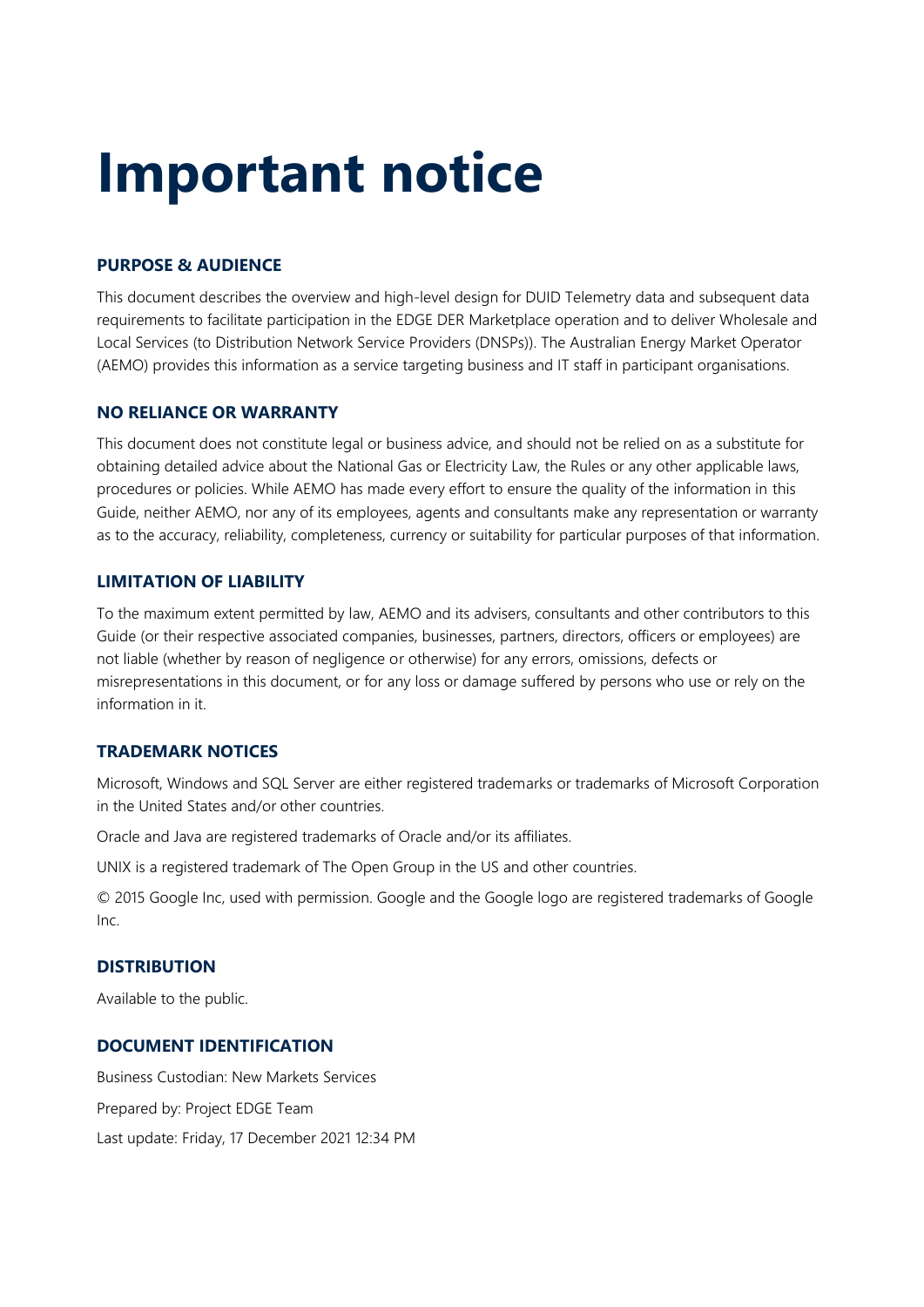#### **DOCUMENTS MADE OBSOLETE**

No documents are made obsolete by publication of this document.

#### **FEEDBACK**

Your feedback is important and helps us improve our services and products. To suggest improvements, please contact AEMO's Support Hub. To contact AEMO's Support Hub use [Contact Us](http://aemo.com.au/Contact-us) on AEMO's website or Phone: 1300 AEMO 00 (1300 236 600) and follow the prompts.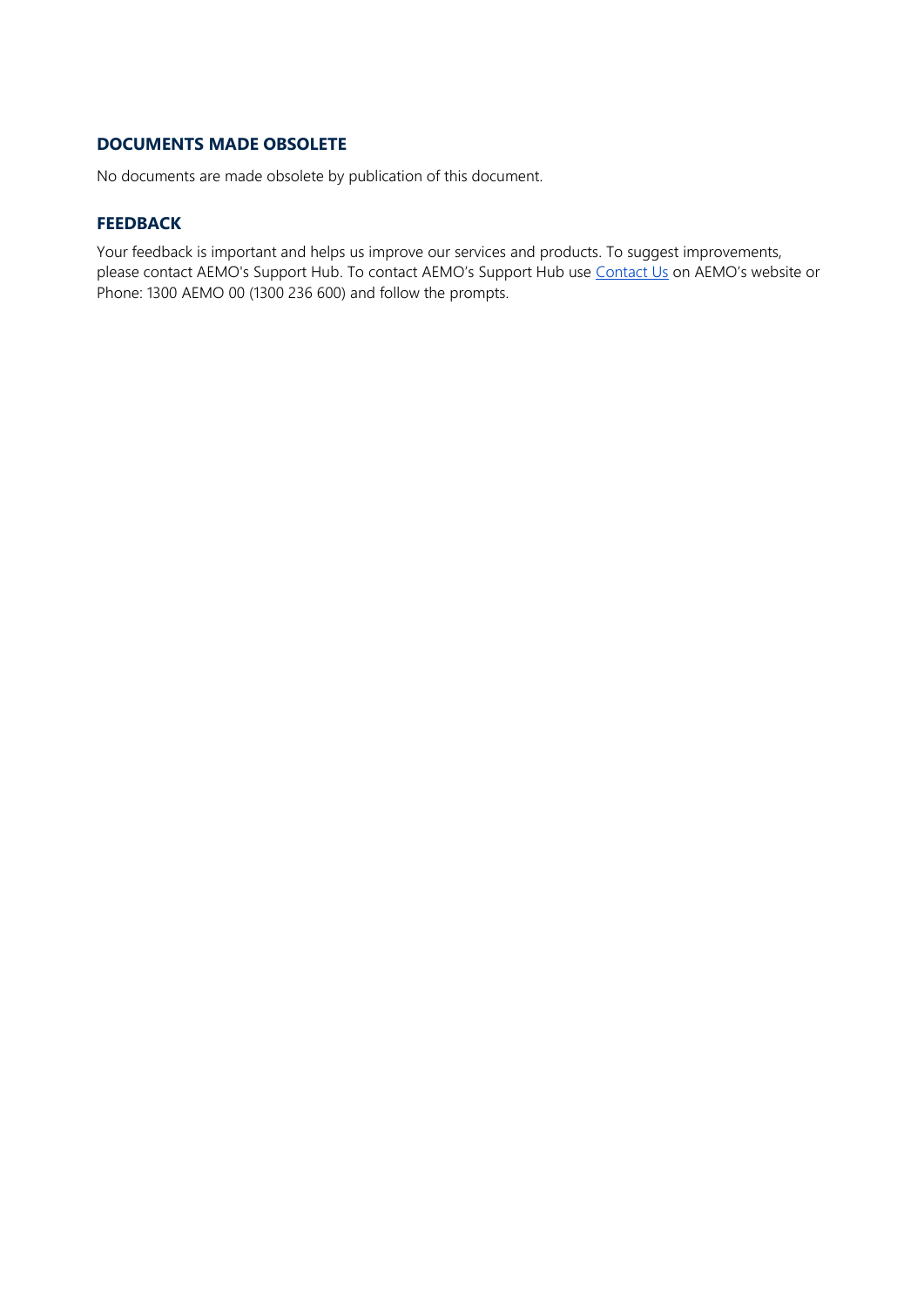### **Contents**

| 1.  | <b>DUID Telemetry</b>                   |   |
|-----|-----------------------------------------|---|
| 1.1 | DUID Telemetry Data contextual overview | 8 |
| 1.2 | Data Definition                         |   |

#### **VERSION RELEASE HISTORY**

| <b>Version</b>   |          | <b>Effective date</b> Summary of changes |
|------------------|----------|------------------------------------------|
| Initial<br>Draft | Dec 2021 | Initial Draft for publication            |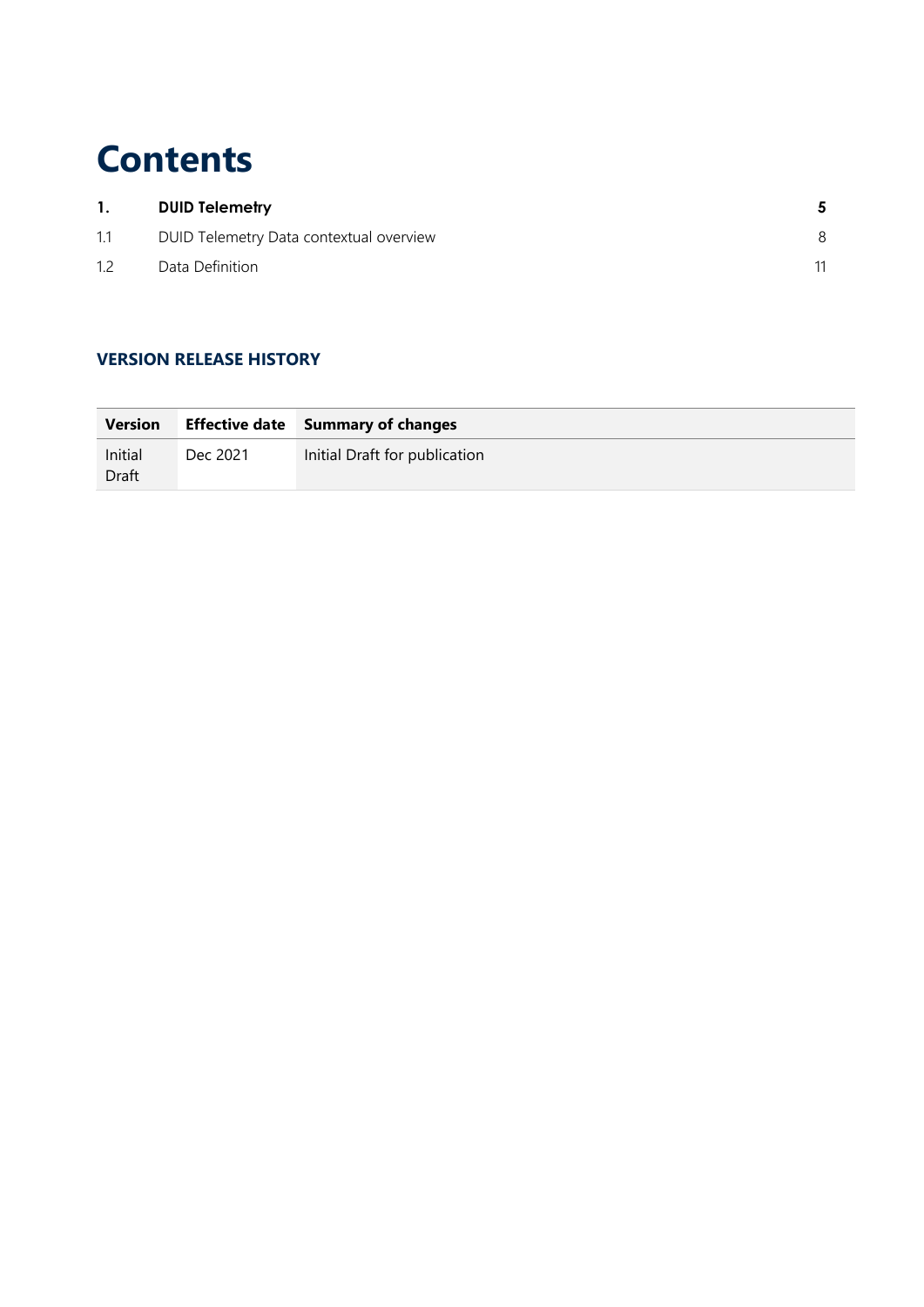# <span id="page-4-0"></span>**1. DUID Telemetry**

DUID Telemetry data is required by market operator for Operational Visibility and Dispatch conformance monitoring. DUID Telemetry data consists of the aggregated instantaneous period ending measurement of active power flow at NMI or at a common measurement point at a site. And actual generation, actual load and actual energy stored for controllable assets in the portfolio. The data provided by an Aggregator is for the whole of portfolio i.e. aggregated from individual sites to the DUID level. Within the trial, DUID Telemetry data is used for two main purposes:

- a. Wholesale Energy Dispatch Compliance
	- This refers to assessment of Aggregator meeting their dispatch target by AEMO.
	- Active power flow ( '+ve' for generation/ '-ve' for load)
	- Measured at NMI or common measurement point behind the NMI
- b. Operational Visibility; Aggregated data from controllable (or flexible) assets in the portfolio. The value represented the aggregation of all controllable DER assets by generation and load; not individual assets or asset types.
	- Controlled generation in kW
	- Controlled load in kW
	- Energy Stored in kWh

#### **Explanation of key concepts**

**Data Coverage:** The data is provided for the whole of the portfolio (i.e. in EDGE, the DUID represents entire Aggregator portfolio)

**Controllable (or Flexible) Assets:** Any DER asset that can be remotely and actively controlled – turned on, turned off, ramped – up or ramped -down is classified as controllable asset. In EDGE this capacity is referred to as the 'Flex' definition of quantity (kW/kWh).

Controllable (Load and/or **Generation**) : Sum of controllable devices (load and/or generation: not individual devices) across the participant's registered portfolio of NM<sub>s</sub> -> Only controllable assets are considered when calculating the capacity -> Measurement at a real/virtual measurement point ps; not individual devices but aggregated pay not matricular devices<br>of all controllable devices -> Visibility of 'summation of' all controlled assets is provided via Bi-directional offer and telemetry

 $\Rightarrow$   $\sum$  (1 + 2 + 3)



Aggregated Net Connection Point Flow: Sum of net connection point flows across the participant's registered portfolio of NMIs i.e. Net at NMI

-> All Controllable and uncontrollable assets considered when calculatina the net connection point flow value

-> Measured at Connection point (i.e. NMI)

-> Visibility of Net position at NMI is provided via Bidirectional offer and telemetry Separation of controlled & uncontrolled assets is not required or visible

 $\Rightarrow$   $\sum$  (1 + 2 + 3 + 4 + 5)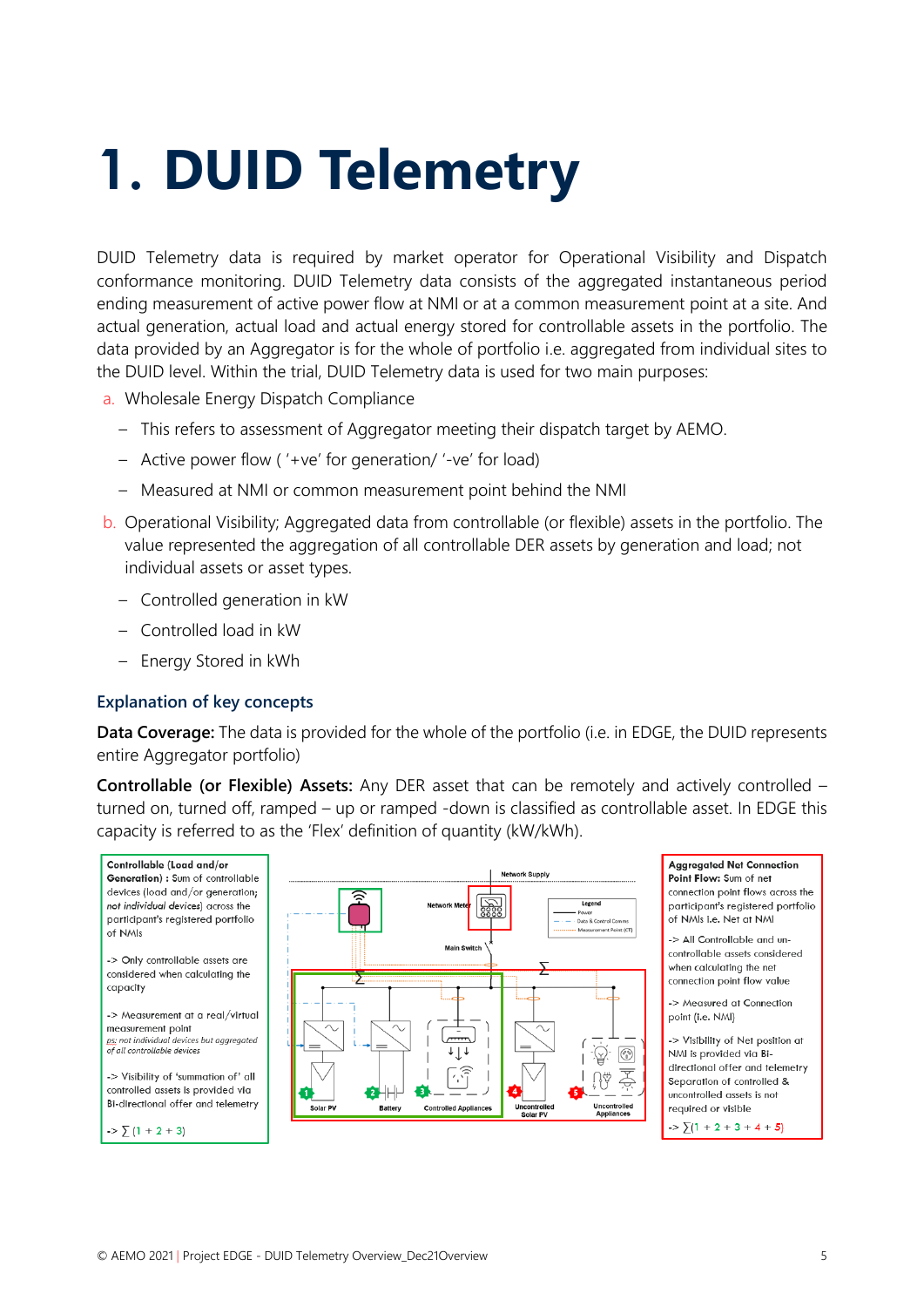*Example of a site with Energy Storage System (ESS i.e. Battery) and rooftop solar (PV)*

- if the Aggregator can constrain/turn off or turn on the PV generation then the **PV is Controllable.**
- if the Aggregator is only controlling/flexing the ESS according to the outcomes of the PV generation, then PV is not being actively controlled. i.e when PV is generating, rather than reducing PV output the ESS is charged to compensate for additional Generation then **PV is not being actively controlled,** therefore does not appear in telemetry data as controlled generation**.** E.g
- Uncontrolled PV Generation at sites in aggregator's fleet turns up and the ESS which is controllable compensates by charging. The quantity charged would appear in the controlled load field of the Aggregated Telemetry.
- Uncontrolled PV Generation at sites in aggregator's fleet goes down and the ESS compensates by discharging; the ESS discharge quantity would appear in the controlled generation field of the Aggregated Telemetry

#### **Simple worked examples**

*Increase in Controlled Load*

| <b>Time Stamp</b> | Asset            | Cont. Gen<br>(kW) | Cont. Load<br>(kW) | <b>Energy Stored</b><br>(kWh) | <b>Comments</b>                                                                                                                                                                                                                 |
|-------------------|------------------|-------------------|--------------------|-------------------------------|---------------------------------------------------------------------------------------------------------------------------------------------------------------------------------------------------------------------------------|
|                   | ESS              |                   | $-5$               | 10                            | Breakout by asset for<br>illustrative purposes                                                                                                                                                                                  |
|                   | <b>HW System</b> |                   | $\boldsymbol{0}$   |                               | Breakout by asset for<br>illustrative purposes                                                                                                                                                                                  |
| Total @ 10:49     |                  | $\overline{0}$    | $-5$               | 10                            | Telemetry submitted.<br>1 ESS with 10kW and not<br>charging                                                                                                                                                                     |
|                   | ESS              |                   | $-10$              | 10.17                         | Breakout by asset for<br>illustrative purposes                                                                                                                                                                                  |
|                   | <b>HW System</b> |                   | $-5$               |                               | Breakout by asset for<br>illustrative purposes                                                                                                                                                                                  |
| 10:50             |                  | $\mathbf 0$       | $-15$              | 10.17                         | Telemetry submitted.<br>ESS charging and<br>storage value now +<br>0.17kWh. 0.17kWh* was<br>used to charge battery<br>and 5kW of other load<br>turned on.<br>*assumes 100% charging<br>efficiency for illustrative<br>purposes. |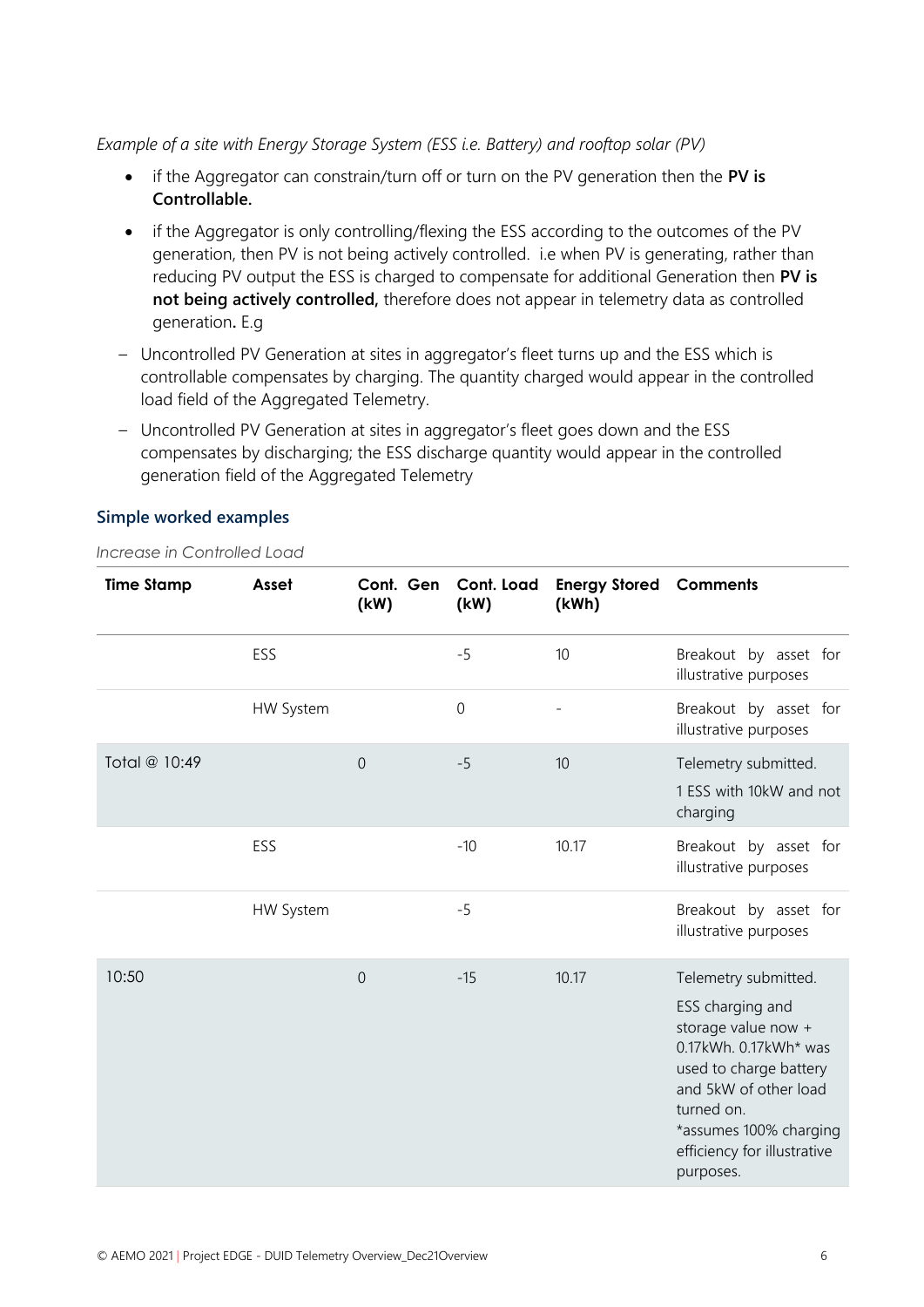#### *Increase in Controlled Generation*

| <b>Time Stamp</b> | Asset     | Cont.<br>Gen (kW) | Cont.<br>Load<br>(kW) | Energy<br><b>Stored</b><br>(kWh) | <b>Comments</b>                                                                                                                                                                                                                                                          |  |
|-------------------|-----------|-------------------|-----------------------|----------------------------------|--------------------------------------------------------------------------------------------------------------------------------------------------------------------------------------------------------------------------------------------------------------------------|--|
|                   | ESS       | 5                 |                       | 10                               | by asset for illustrative<br>Breakout<br>purposes                                                                                                                                                                                                                        |  |
|                   | PV System | $\mathbf 0$       |                       |                                  | Breakout by asset for illustrative<br>purposes                                                                                                                                                                                                                           |  |
| 10:49             |           | 5                 | $\theta$              | 10                               | Telemetry submitted.                                                                                                                                                                                                                                                     |  |
|                   | ESS       | 10                |                       | 8.33                             | Breakout by asset for illustrative<br>purposes                                                                                                                                                                                                                           |  |
|                   | PV System | 5                 |                       |                                  | Breakout by asset for illustrative<br>purposes                                                                                                                                                                                                                           |  |
| 10:50             |           | 15                | $\overline{0}$        | 8.33                             | Telemetry submitted.<br>ESS discharging and storage value<br>now reduced to 8.33kWh*. Total<br>generation 15kW is made up of 5<br>kW@ PV and 10kW @ ESS. *assumes<br>charge/discharge rate are equal and<br>100% discharging efficiency at for<br>illustrative purposes. |  |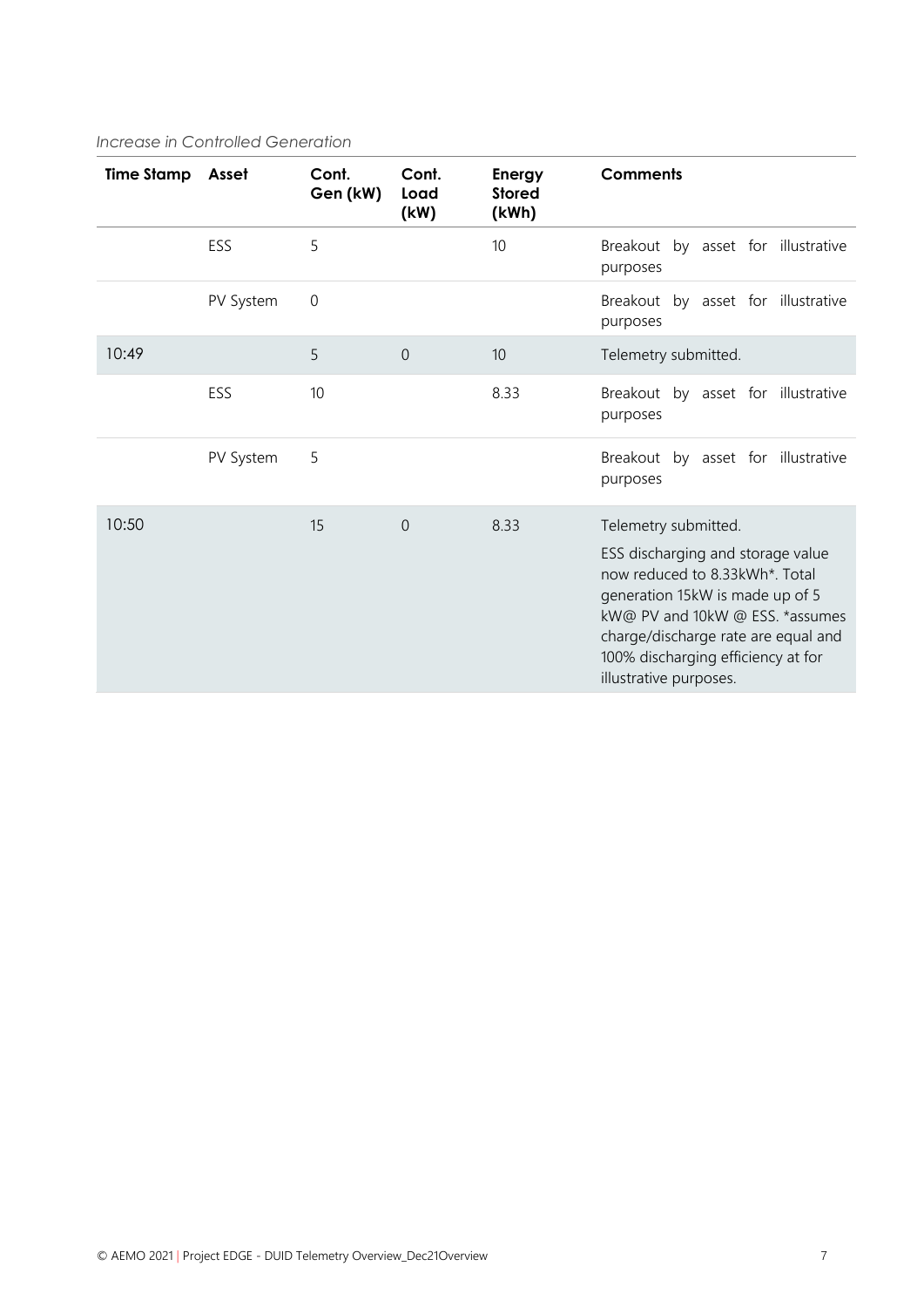### **1.1 DUID Telemetry Data contextual overview**

Note: In EDGE as the Aggregator is bidding as Bi-directional resources the 'generation' value is provided as positive value and 'load' value is provided as negative value.

<span id="page-7-0"></span>

| <b>Item</b>        | <b>Active Power</b>                                                                                                                                                                                                                       | <b>Actual Controlled</b><br><b>Generation</b>                                                                                                                                                                                                                                                                                                                          | <b>Actual Controlled Load</b>                                                                                                                                                                                                                                                                                                                               | <b>Actual Energy Stored</b>                                                                                                    |
|--------------------|-------------------------------------------------------------------------------------------------------------------------------------------------------------------------------------------------------------------------------------------|------------------------------------------------------------------------------------------------------------------------------------------------------------------------------------------------------------------------------------------------------------------------------------------------------------------------------------------------------------------------|-------------------------------------------------------------------------------------------------------------------------------------------------------------------------------------------------------------------------------------------------------------------------------------------------------------------------------------------------------------|--------------------------------------------------------------------------------------------------------------------------------|
| <b>Definition</b>  | Active Power (in kW)<br>exported to grid or imported<br>from grid within a dispatch<br>interval measured at<br>'Connection Point' or in case<br>of Flex at a 'common<br>measurement point' and then<br>aggregated to DUID level           | Actual Controlled generation<br>in kW: The sum of actual<br>discharge/generation activity<br>of the DUID.<br>Note: this is not intended to<br>include uncontrolled<br>generation such as<br>uncontrolled PV that is not<br>being actively controlled by<br>the aggregator                                                                                              | Actual Controlled load in kW:<br>The sum of actual<br>charge/load activity of the<br>DUID.<br>Note: this is not intended to<br>include un-controlled loads<br>such as household appliance<br>loads unless explicitly under<br>control of the aggregator                                                                                                     | The Actual Energy in kWh<br>that is stored in the<br>aggregator's portfolio that<br>could have been discharged if<br>required. |
| <b>Description</b> | Single value = DUID Exports<br>minus DUID Imports<br>DUID Import = Active<br>power consumed by DUID<br>(flow of power -> GRID to<br>DUID)<br><b>DUID Export = Active</b><br>power generated by DUID<br>(flow of power -> DUID to<br>GRID) | • Actual Controlled<br>Generation represents sum<br>total of all controlled<br>generation/discharge<br>activity in Aggregator's<br>portfolio. For an ESS -<br>discharging is captured as<br>generation<br>$\bullet$ For example, in an<br>Aggregator portfolio with 5<br>ESS each of 1kW capacity.<br><b>Total Available Controlled</b><br>Generation is 5 kW; if each | <b>Actual Controlled Load</b><br>represents sum total of all<br>controlled charge/ Load<br>activity in Aggregator's<br>portfolio.<br>• For an $ESS - charging$ is<br>captured as load<br>For example, in an<br>Aggregator portfolio with 5<br>ESS each of 1kW capacity.<br>Total Available Load is -5<br>kW. If each ESS is charging<br>-0.5 kW then Actual | The total energy stored,<br>aggregated to the DUID level.                                                                      |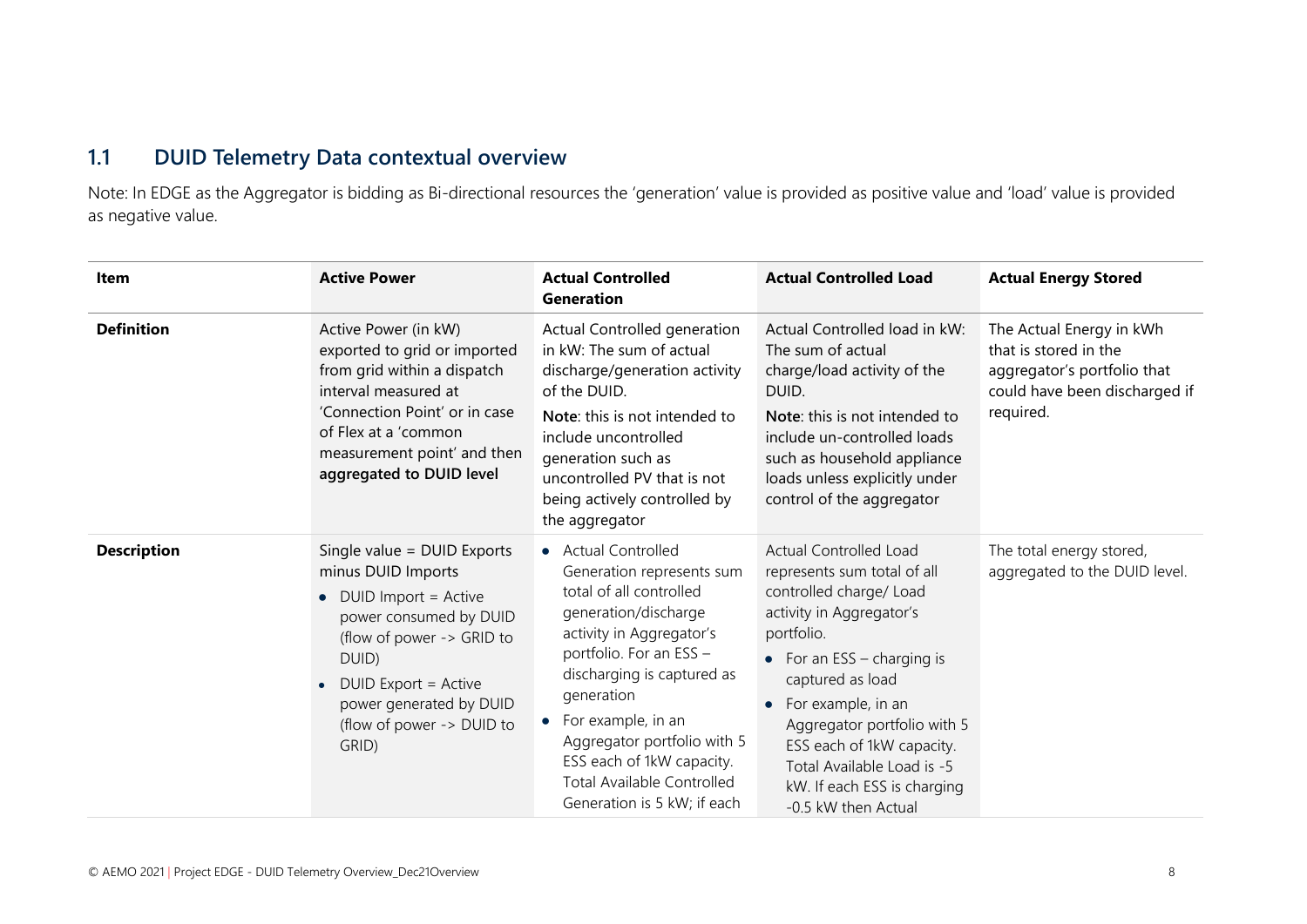| Item                                  | <b>Active Power</b>                                                                                                                                                     | <b>Actual Controlled</b><br><b>Generation</b>                                                                                                                                                                                                                                                                                                                                                                                                                                                        | <b>Actual Controlled Load</b>                                                    | <b>Actual Energy Stored</b>                                                                                                                                                                                                                                                                                                                                                                                                                                                                                                |
|---------------------------------------|-------------------------------------------------------------------------------------------------------------------------------------------------------------------------|------------------------------------------------------------------------------------------------------------------------------------------------------------------------------------------------------------------------------------------------------------------------------------------------------------------------------------------------------------------------------------------------------------------------------------------------------------------------------------------------------|----------------------------------------------------------------------------------|----------------------------------------------------------------------------------------------------------------------------------------------------------------------------------------------------------------------------------------------------------------------------------------------------------------------------------------------------------------------------------------------------------------------------------------------------------------------------------------------------------------------------|
|                                       |                                                                                                                                                                         | ESS is exporting 0.8 kW<br>then Actual Controlled<br>Generation value will be 4<br>kW.                                                                                                                                                                                                                                                                                                                                                                                                               | Controlled Load value is -<br>2.5 kW                                             |                                                                                                                                                                                                                                                                                                                                                                                                                                                                                                                            |
| <b>Definition of Quantity</b>         | • Net NMI (net at site)<br>aggregated to DUID level<br>Flex (total<br>$\bullet$<br>controllable/flexible at site)<br>aggregated to DUID level                           |                                                                                                                                                                                                                                                                                                                                                                                                                                                                                                      | • Aggregated at DUID level and for controllable portion of portfolio only (Flex) |                                                                                                                                                                                                                                                                                                                                                                                                                                                                                                                            |
| Data importance and usage<br>for AEMO | Used in assessing<br>Aggregator's conformance<br>to Wholesale energy<br>dispatch target. This<br>assessment is done after<br>the dispatch interval.<br>State estimation | $\bullet$ State estimation -<br>understanding what the<br>system is doing in real-<br>time. This is particularly<br>important following a<br>disturbance or incident; in<br>order to manage power<br>system security.<br>Use in short term<br>$\bullet$<br>generation and demand<br>forecasting<br>• Adjustment of near-term<br>forecasts. The ability to see<br>what's happening, means<br>the system level forecasts<br>can adjust in the near-term<br>(0-2 hours ahead) for<br>improved accuracy. | As per controlled generation.                                                    | As per controlled generation.<br>• Used for power system<br>reserve assessments. For<br>understanding how much is<br>available, should it be<br>required in an emergency.<br>• Or, if a market event were<br>to occur, such as a very<br>high price, understanding<br>what energy may be<br>generated.<br>• The energy storage<br>information can be utilised<br>in reserve estimations and<br>forecasts for the<br>management of power<br>system reliability.<br>Comparison between<br>$\bullet$<br>measurements provides |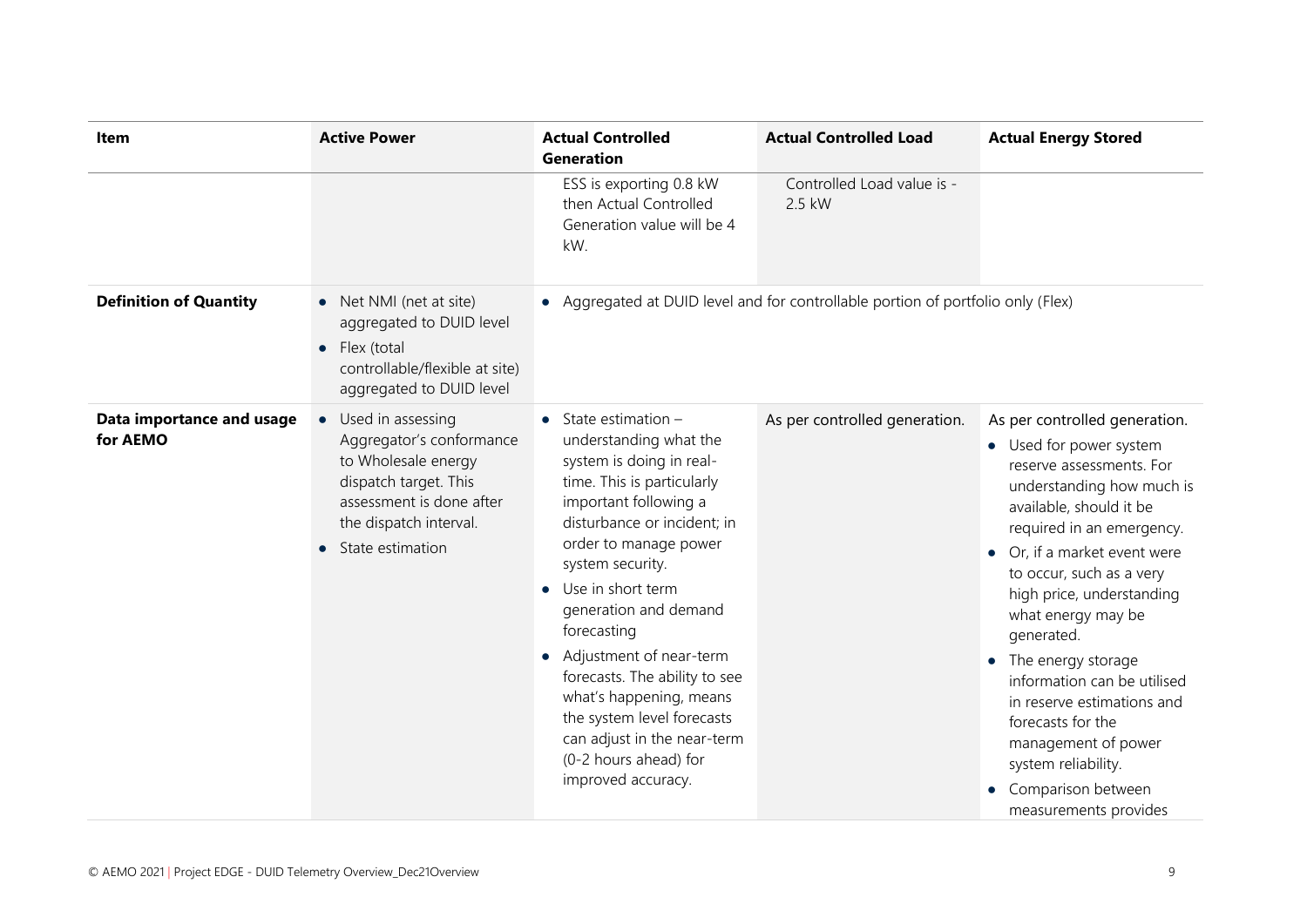| Item                                         | <b>Active Power</b>                                                                                                                                                                                                                                                                                                                                                                                | <b>Actual Controlled</b><br><b>Generation</b>                                                                                                                                                                                                                                                                                                                                                                                                                                                                                              | <b>Actual Controlled Load</b>                                           | <b>Actual Energy Stored</b>                                                                                                |
|----------------------------------------------|----------------------------------------------------------------------------------------------------------------------------------------------------------------------------------------------------------------------------------------------------------------------------------------------------------------------------------------------------------------------------------------------------|--------------------------------------------------------------------------------------------------------------------------------------------------------------------------------------------------------------------------------------------------------------------------------------------------------------------------------------------------------------------------------------------------------------------------------------------------------------------------------------------------------------------------------------------|-------------------------------------------------------------------------|----------------------------------------------------------------------------------------------------------------------------|
|                                              |                                                                                                                                                                                                                                                                                                                                                                                                    | • Utilisation of historic data<br>to tune and prepare short-<br>term forecasting models.<br>These are used to assess<br>power system adequacy,<br>security, reserve<br>management, outage<br>planning and risk<br>management.<br>Management of congestion<br>such as network constraints<br>in dispatch.                                                                                                                                                                                                                                   |                                                                         | visibility of the 'controlled<br>load' that was battery<br>charging as opposed to<br>controlled load being<br>turned on/up |
| <b>Characteristics</b>                       | Aggregated sum of<br>$\bullet$<br>portfolio activity                                                                                                                                                                                                                                                                                                                                               | Absolute value, aggregated<br>sum of portfolio generation/<br>discharge activity                                                                                                                                                                                                                                                                                                                                                                                                                                                           | Absolute value, aggregated<br>sum of portfolio load/ charge<br>activity | Absolute value, value does<br>not consider any<br>arrangements Aggregator will<br>have with the end customer               |
| <b>Research Question</b><br><b>Relevance</b> | RQ4: How can the DER<br>Marketplace facilitate efficient<br>activation of DER to respond<br>to wholesale price signals,<br>operate within network limits<br>and progress to participation<br>in wholesale dispatch over<br>time?<br>• Net NMI (net at site) $=$<br>value limited to dispatch<br>target compliance, no<br>visibility<br>Flex (total flexible at site) -<br>Significant insight with | Applies to RQ4, Hypothesis A: "DER participation in wholesale energy markets can be achieved<br>progressively, as DER fleets reach materiality thresholds, aligning with ESB visibility and<br>dispatchability models"<br>Provides retrospective visibility and situational awareness fundamental to an operable system by<br>AEMO in a high DER future. Without this, DER will not be able to participate in energy markets at<br>scale.<br>RQ8: CBA - enriches CBA by showing asset type contribution to value generation in marketplace |                                                                         |                                                                                                                            |